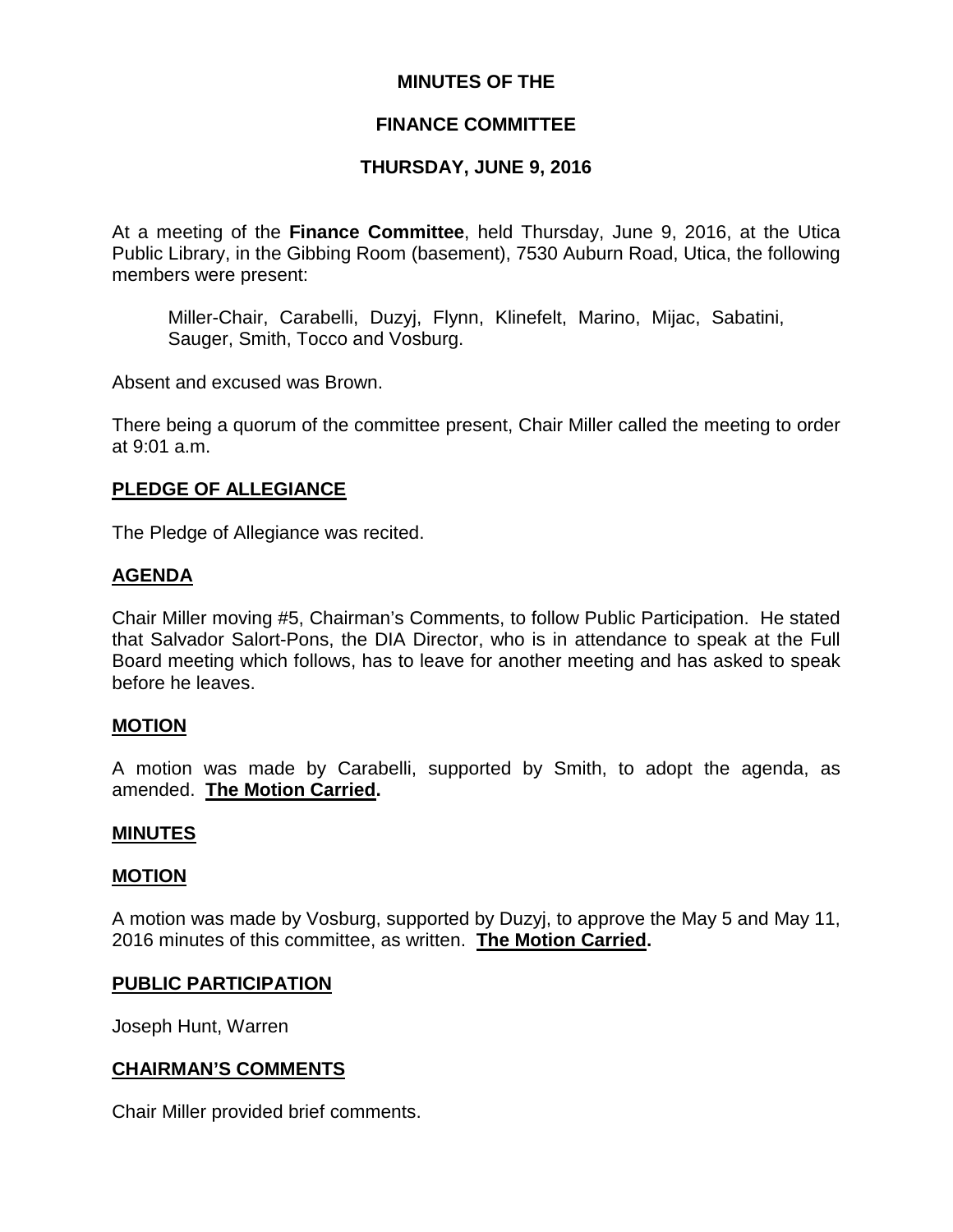# **COMMENTS BY SALVADOR SALORT-PONS, DIA DIRECTOR**

Mr. Salort-Pons expressed his appreciation to Macomb County for its collaboration with the DIA and said he will be addressing Macomb County residents at the Italian Cultural Center and will be talking about the DIA's vision for the future. He felt it was important to note that the millage has changed the culture of the DIA, allowing them to reach out and work with great programs and partnerships.

## **RECOMMENDATION FROM 6-7-16 GOVERNMENT OPERATIONS COMMITTEE MEETING**

## **Recommendation from Corporation Counsel Regarding Case of Sean Monticciolo vs Macomb County**

## **COMMITTEE RECOMMENDATION – MOTION**

A motion was made by Carabelli, supported by Smith, to recommend that the Board of Commissioners concur in the recommendation of Corporation Counsel concerning the case of Sean Monticciolo vs. Macomb County; further, a copy of this Board of Commissioners' action is directed to be delivered forthwith to the Office of the County Executive. **THE MOTION CARRIED.**

## **RECOMMENDATION FROM 6-8-16 JUSTICE AND PUBLIC SAFETY COMMITTEE MEETING**

## **Budget Amendment/Furniture Purchase & Installation/Friend of the Court**

## **COMMITTEE RECOMMENDATION – MOTION**

A motion was made by Vosburg, supported by Sauger, to recommend that the Board of Commissioners approve an amendment to Friend of the Court's 2016 budget through a transfer of \$456,200.00 from Wages and associated Fringe Benefits to Capital Outlay and Contract Services for the purpose of allowing the Friend of the Court to direct charge the cost of furniture, installation, and the physical move of its office to the Old County Building; further, this budget action addresses budgetary issues only. It does not constitute the Commission's approval of any County contract. If a contract requires Commission approval under the County's Contracting Policy or the County's Procurement Ordinance, such approval must be sought separately; further, a copy of this Board of Commissioners' action is directed to be delivered forthwith to the Office of the County Executive. **THE MOTION CARRIED.**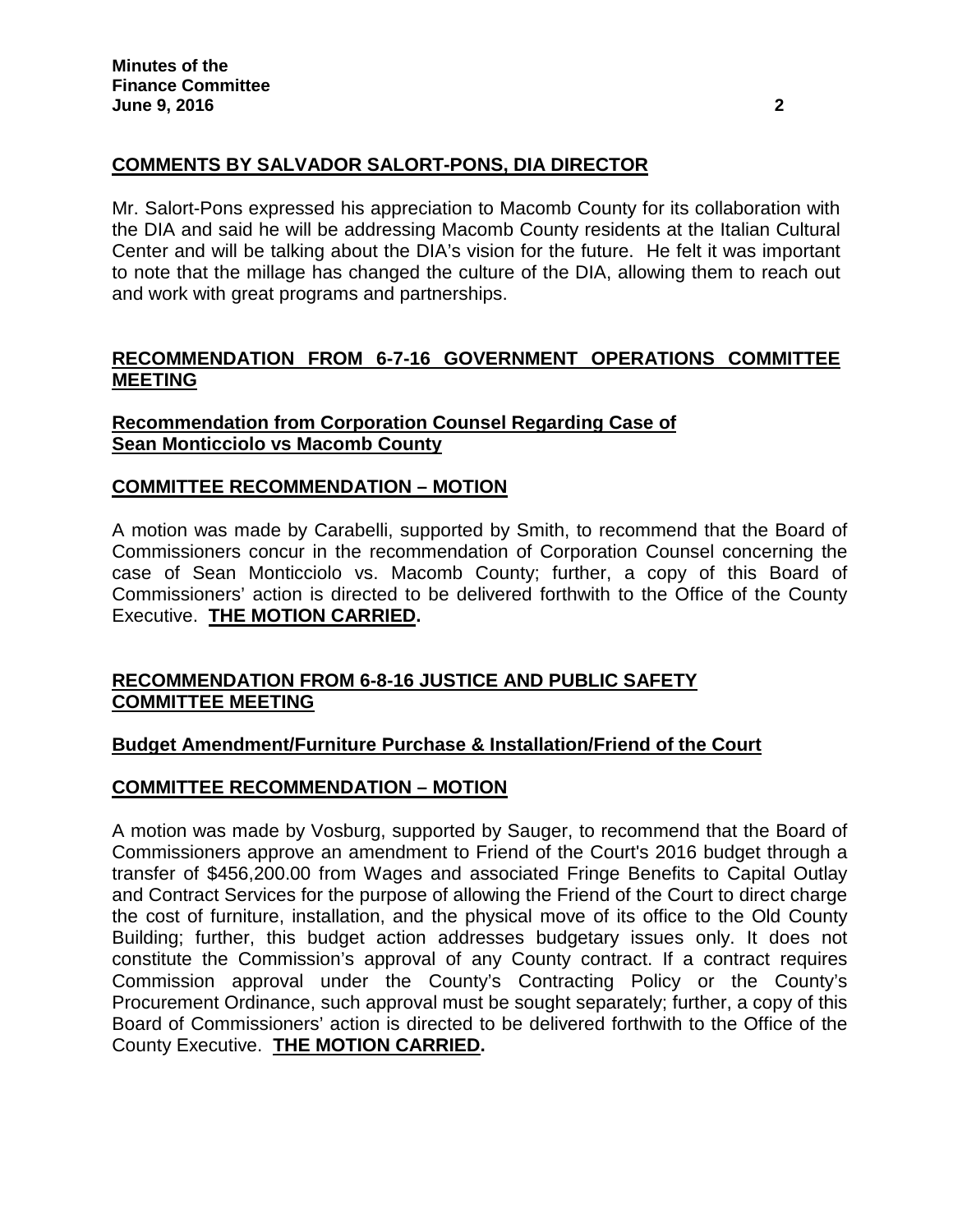## **RECOMMENDATIONS FROM 6-8-16 HEALTH AND HUMAN SERVICES COMMITTEE MEETING**

## **Budget Amendment/Emergency Solutions Grant/MCA**

#### **COMMITTEE RECOMMENDATION – MOTION**

A motion was made by Duzyj, supported by Klinefelt, to recommend that the Board of Commissioners approve an increase in Macomb Community Action FY16 grant funds by \$48,991.05 for the Emergency Solutions Grant (ESG); further, this budget action addresses budgetary issues only. It does not constitute the Commission's approval of any County contract. If a contract requires Commission approval under the County's Contracting Policy or the County's Procurement Ordinance, such approval must be sought separately; further, a copy of this Board of Commissioners' action is directed to be delivered forthwith to the Office of the County Executive. **THE MOTION CARRIED.**

## **Budget Amendment/Low Income Home Energy Assistance Program/MCA**

### **COMMITTEE RECOMMENDATION – MOTION**

A motion was made by Carabelli, supported by Tocco, to recommend that the Board of Commissioners approve an increase in Macomb Community Action Office fiscal year budget by \$46,079 for the Low Income Home Energy Assistance Program (LIHEAP); further, this budget action addresses budgetary issues only. It does not constitute the Commission's approval of any County contract. If a contract requires Commission approval under the County's Contracting Policy or the County's Procurement Ordinance, such approval must be sought separately; further, a copy of this Board of Commissioners' action is directed to be delivered forthwith to the Office of the County Executive. **THE MOTION CARRIED.**

## **Budget Amendment/Meals on Wheels/MCA**

#### **COMMITTEE RECOMMENDATION – MOTION**

A motion was made by Duzyj, supported by Tocco, to recommend that the Board of Commissioners approve an increase in Macomb Community Action Office fiscal year budget by \$100,731 for Meals on Wheels; further, this budget action addresses budgetary issues only. It does not constitute the Commission's approval of any County contract. If a contract requires Commission approval under the County's Contracting Policy or the County's Procurement Ordinance, such approval must be sought separately; further, a copy of this Board of Commissioners' action is directed to be delivered forthwith to the Office of the County Executive. **THE MOTION CARRIED.**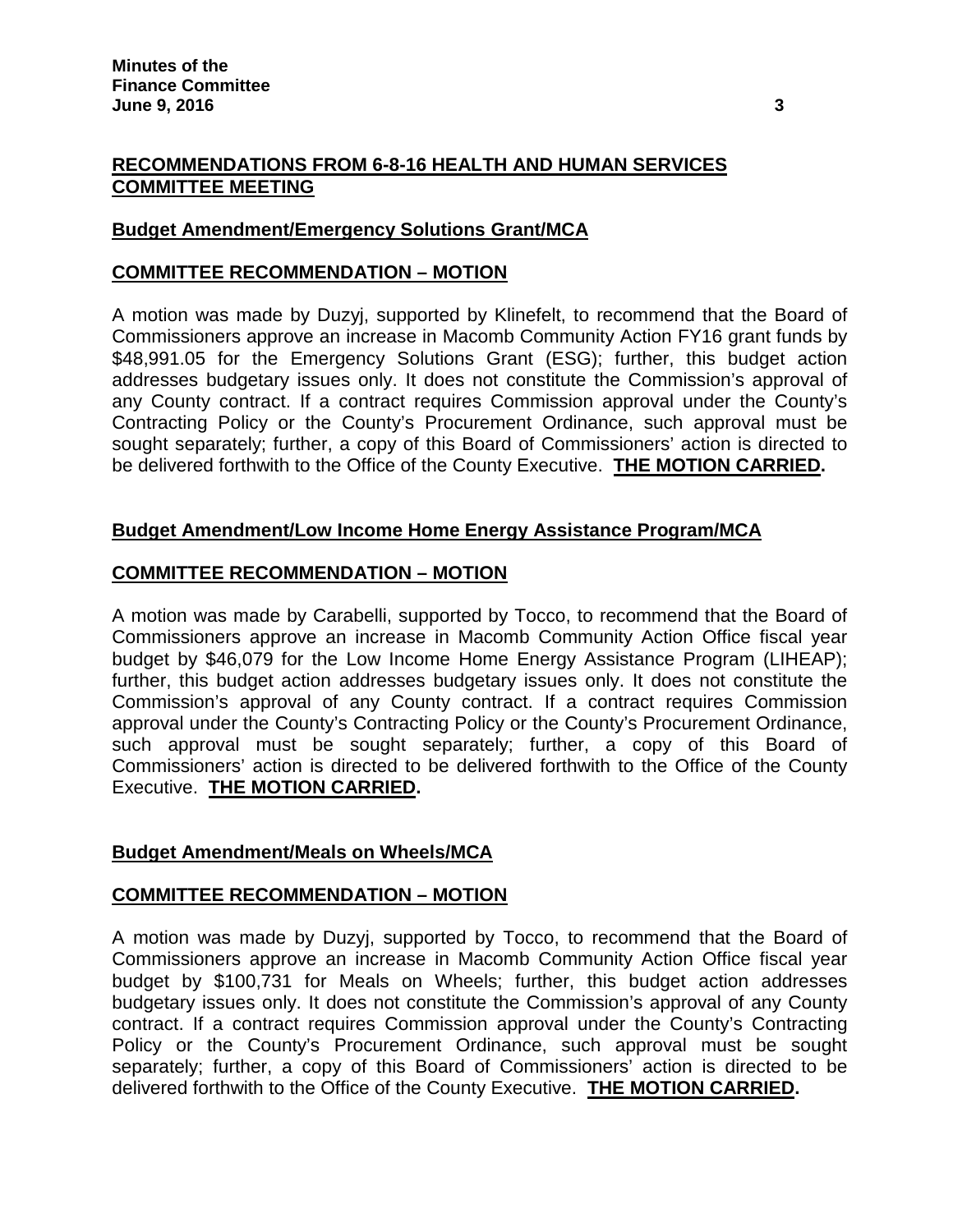## **Budget Amendment/CPBC Grant Agreement/Health**

### **COMMITTEE RECOMMENDATION – MOTION**

A motion was made by Sauger, supported by Mijac, to recommend that the Board of Commissioners approve an increase in the Health Department 2015/2016 Fiscal Grant Fund by \$69,033 for the CPBC grant agreement; further, this budget action addresses budgetary issues only. It does not constitute the Commission's approval of any County contract. If a contract requires Commission approval under the County's Contracting Policy or the County's Procurement Ordinance, such approval must be sought separately; further, a copy of this Board of Commissioners' action is directed to be delivered forthwith to the Office of the County Executive. **THE MOTION CARRIED.**

## **ITEM WAIVED BY INFRASTRUCTURE/ECONOMIC DEVELOPMENT COMMITTEE CO-CHAIRS**

### **Award of Bid and Contract to M.L. Chartier/Rosso & Jefferson Roundabout/ Department of Roads**

### **COMMITTEE RECOMMENDATION – MOTION**

A motion was made by Sabatini, supported by Carabelli, to recommend that the Board of Commissioners approve the award of bid for the construction of a roundabout at W.P. Rosso and Jefferson intersection at the entrance to Selfridge and authorize signing of the contractor agreement between the Department of Roads and M. L. Chartier for this project; further, a copy of this Board of Commissioners' action is directed to be delivered forthwith to the Office of the County Executive.

The following commissioners asked questions of Bob Hoepfner, Department of Roads Director: Vosburg, Carabelli and Sauger.

Chair Miller called for a vote on the motion and **THE MOTION CARRIED.**

## **CONTRACT WITH ULLIANCE FOR EMPLOYEE ASSISTANCE PROGRAM SERVICES/HUMAN RESOURCES LABOR RELATIONS**

Deb Fortin and Brittany Tunison, HR Service Partners, spoke about the Employee Assistance Program vendor selection process and the recommendation to approve Ulliance.

Also in attendance were Ken Sharkey, Ulliance President and CEO, and Thomas Tilton.

The following commissioners spoke: Miller, Vosburg, Carabelli, Flynn and Sabatini.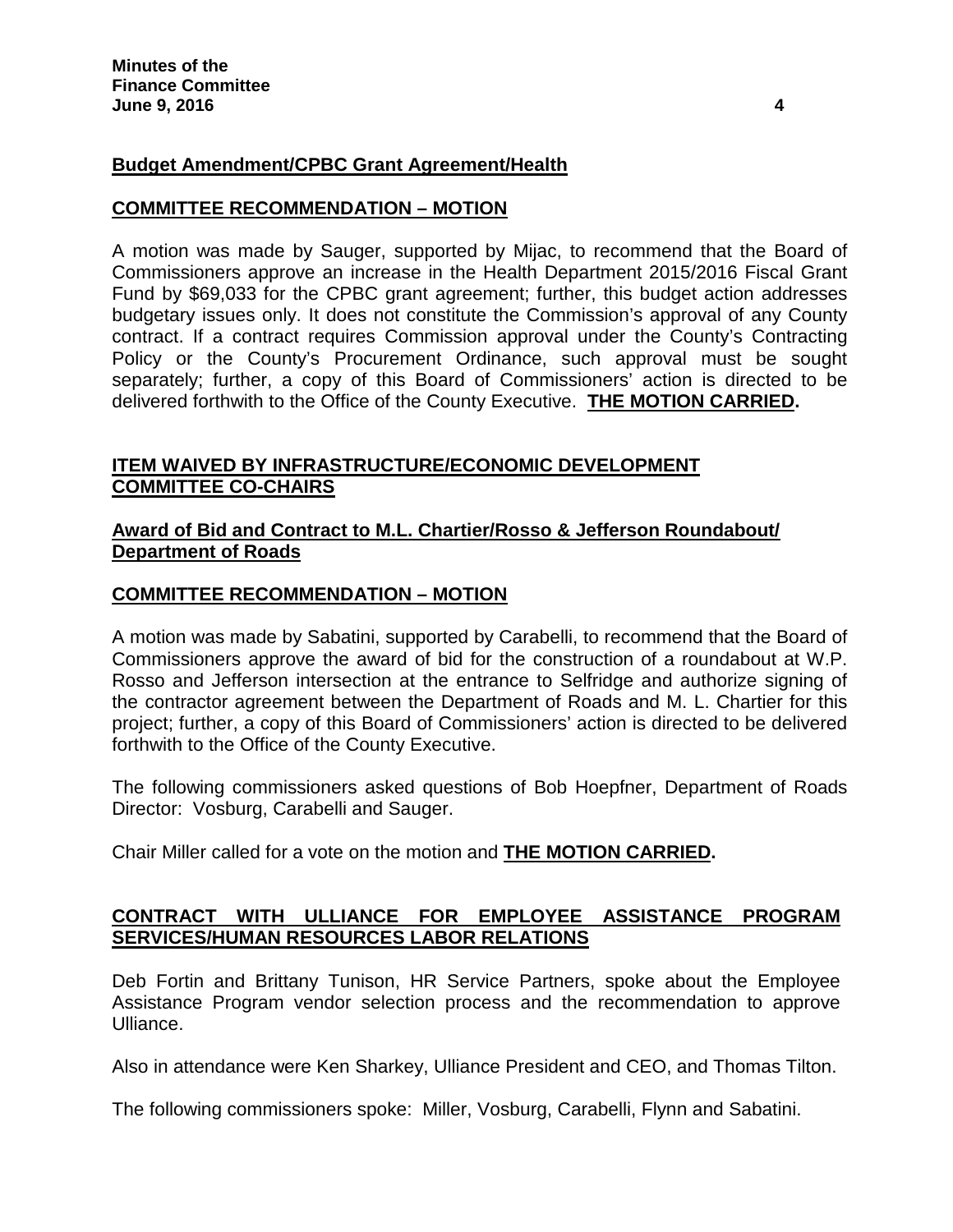## **COMMITTEE RECOMMENDATION – MOTION**

A motion was made by Tocco, supported by Carabelli, to recommend that the Board of Commissioners approve a contract with Ulliance for Employee Assistance Program services; further, a copy of this Board of Commissioners' action is directed to be delivered forthwith to the Office of the County Executive. **THE MOTION CARRIED.**

## **PURCHASE OF MILITARY SERVICE TIME/FINANCE**

## **COMMITTEE RECOMMENDATION – MOTION**

A motion was made by Carabelli, supported by Sauger, to recommend that the Board of Commissioners approve Patrick Clancy to purchase 48 months of military service time in the Macomb County Employees' Retirement System under State Law MCLA 46.12a(14); further, a copy of this Board of Commissioners' action is directed to be delivered forthwith to the Office of the County Executive.

The following commissioner spoke: Vosburg.

Chair Miller called for a vote on the motion and **THE MOTION CARRIED.**

### **ADOPT RESOLUTION URGING THE SHUTDOWN OF ENBRIDGE LINE NO. 5 UNDER THE STRAITS OF MACKINAC (OFFERED BY MILLER) (TABLED AT MAY 11TH MEETING)**

Andrew Kim, Director of Legislative Affairs for BOC, stated that upon the request of the BOC at the May 11, 2016 Finance Committee meeting, he reached out to Mr. Jason Manshum from Enbridge on May 23, 2016 to request his attendance at today's meeting to provide Enbridge's perspective on the proposed BOC resolution to urge state officials to shutdown Enbridge Line 5 under the Straits of Mackinac. Mr. Manshum replied back in a voicemail on May 31st and a follow-up e-mail on June  $3<sup>rd</sup>$  stating that he will be unavailable to attend today's meeting but will be sending a response in writing by June 6th. However, Mr. Kim has not received anything from Mr. Manshum.

## **COMMITTEE RECOMMENDATION – MOTION**

A motion was made by Tocco, supported by Mijac, to recommend that the Board of Commissioners adopt a resolution urging the shutdown of Enbridge Line No. 5 under the Straits of Mackinac.

The following commissioners spoke: Smith, Sauger, Carabelli and Klinefelt.

Commissioner Marino offered a friendly amendment: page two, second paragraph, add "Michigan House" before "Concurrent." That was accepted by the maker and supporter.

Chair Miller called for a vote on the motion and **THE MOTION CARRIED.**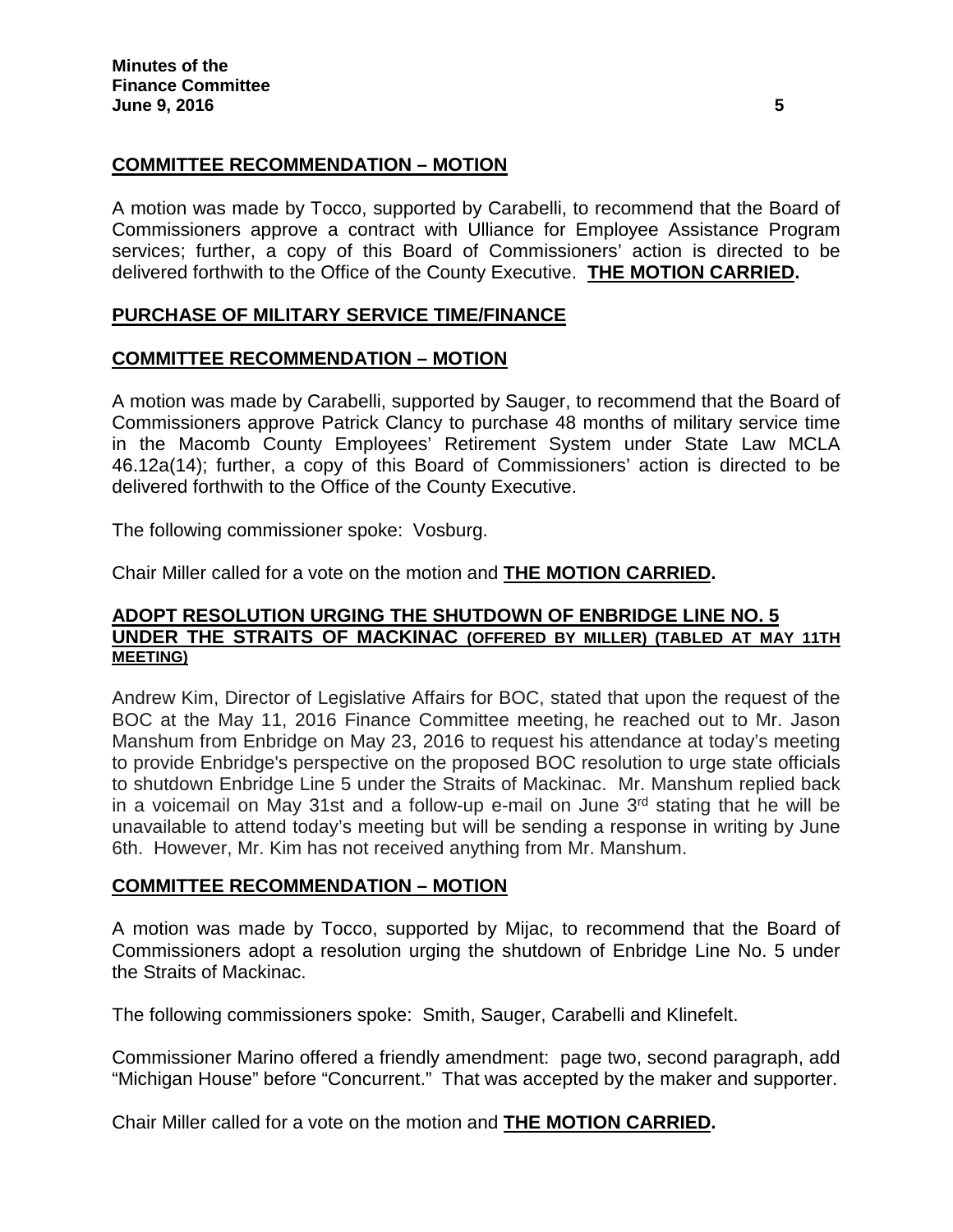### **PROCLAMATIONS**

### **COMMITTEE RECOMMENDATION – MOTION**

A motion was made by Flynn, supported by Marino, to recommend that the Board of Commissioners adopt the following proclamations:

- a) Commending George Cutshaw Retirement from Fitzgerald Public Schools - 52 Years of Service **(offered by Miller)** and
- b) Recognizing June 13, 2016 as Axalta Coating Systems' Day in Macomb County **(offered by Miller)**.

Chair Miller stated that Commissioner Duzyj will be included in resolution (a).

### **THE MOTION CARRIED.**

#### **CORRESPONDENCE**

#### **MOTION**

A motion was made by Flynn, supported by Marino, to receive and file the following correspondence:

- a) 2016 Certification of County Assessment/State Tax Commission and
- b) NACo Article: Career Pathways Program Knocks Down Barriers to County Jobs.

#### **The Motion Carried.**

#### **EXECUTIVE SESSION TO DISCUSS LABOR NEGOTIATIONS**

Mr. Herppich said he did not need an Executive Session; there were no objections.

### **RATIFICATION OF LANGUAGE CHANGES FOR UAW LOCAL 412/ HUMAN RESOURCES LABOR RELATIONS**

#### **COMMITTEE RECOMMENDATION – MOTION**

A motion was made by Flynn, supported by Duzyj, to recommend that the Board of Commissioners approve ratification of a Master Labor Agreement and various language changes for the following January 1, 2014 to December 31, 2016 Labor Agreements: UAW Local412, Unit 39 (General), UAW Local412, Unit 46 {Assistant Prosecutors), UAW Local412, Unit 49 (Information Technology), UAW Local 412, Unit 75 (Supervisors), UAW Local 412, Unit 95 (Corporation Counsel) and UAW Local412, Unit